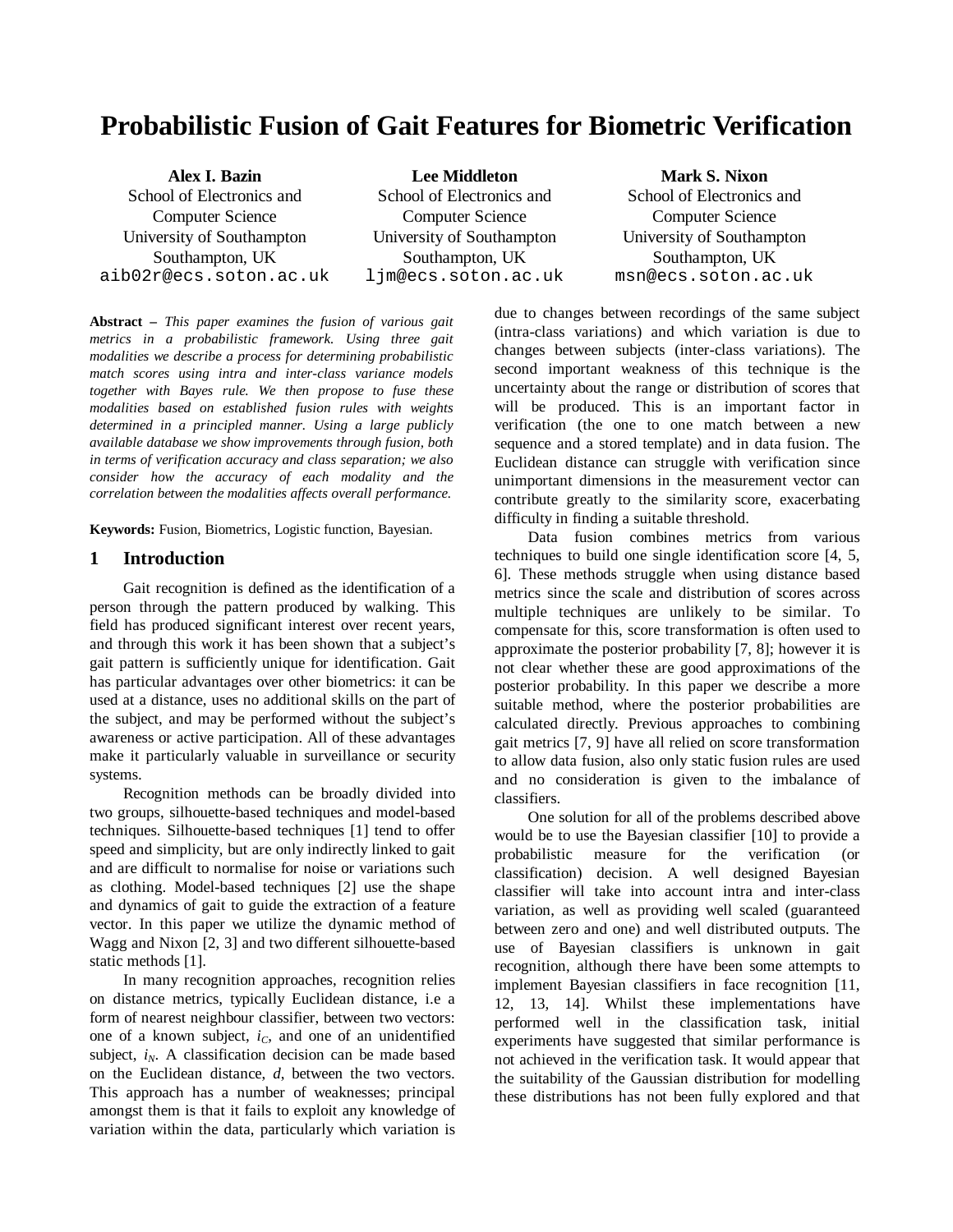the likelihoods arising from these models are poorly scaled and distributed [15].

In this paper we examine the application of our novel probabilistic framework to the task of data fusion. We describe our method for obtaining confidences in verification decisions using static and dynamic gait vectors. These confidences are combined using weighted fusion rules to assess the performance of our method using a large publicly available database [16]. We examine the effect of the correlation of classifiers on the efficacy of fusion.

# **2 Theory**

#### **2.1 Gait signature extraction**

For our gait signatures we employ two methods, a dynamic method proposed by Wagg and Nixon [2, 3] and two static methods [1]. For the dynamic signature we follow the methods of Wagg and Nixon to extract a seventy-three dimensional measurement vector, *i*, using model based estimation. This signature derives from bulk motion and shape characteristics of the subject, articulated motion estimation using an adaptive model and motion estimation using deformable contours; examples of all of these processes can be seen in Fig. 1. After pre-processing to remove noise and background the sequence is edge detected with a Sobel operator. A motion compensated temporal accumulation algorithm [17] is used to extract the bulk motion of the subject in the horizontal plane. This is then filtered using template matching, leaving only motion due to the subject. Shape estimation is then performed using a more accurate model of the subject's shape.

Articulated motion is estimated as sinusoidal models of hip, knee, ankle and pelvic rotation. These provide a starting point for model adaptation of the subject's limb movements. An adaptive process for joint location is then applied to the sequence to form a more accurate and robust model of limb movement. This adaptive process is based on an iterative gradient descent model repeated until no changes occur over the entire sequence.

By feature selection, the processes described in [3] yield 45 parameters based on joint rotation models for the hip, knee and ankle and 18 parameters describing the subject's speed, gait frequency and body proportions. A further 10 parameters are extracted from the processes described in [2]. All of these parameters are normalised to make them size invariant.

For the first static signature the sequence undergoes the same pre-processing to remove distortion and background and silhouettes are obtained by connected component analysis and morphological operators. The output of this operation is a series of binary images of the subject silhouette over a complete gait cycle. These

silhouettes are normalised to provide a common centre of mass and then summed to form an average silhouette across the complete gait cycle. This average silhouette yields a vector of 4,096 dimensions.

The second static signature is a 1,836 dimensional vector obtained from a block-based silhouette averaging method.



Fig. 1 – Gait Parameter Extraction

#### **2.2 Intra and inter-class variation**

We seek to exploit our knowledge of the variation within the difference measure *d* to provide a probabilistic measure of whether the feature vectors  $i_C$  and  $i_N$  belong to the same subject. Specifically we wish to describe the variation in two ways, the variation that arises from differences in measurements from the same subject (intraclass variation) and the variation that is the result of differences between the measurements of different subjects (inter-class variance).

To describe this variance we take a corpus of training data that contains a number of subjects each with multiple measurement vectors. From this corpus we subtract every vector from all other vectors of the same subject to form our intra-class training set,  $D_C$ ; we also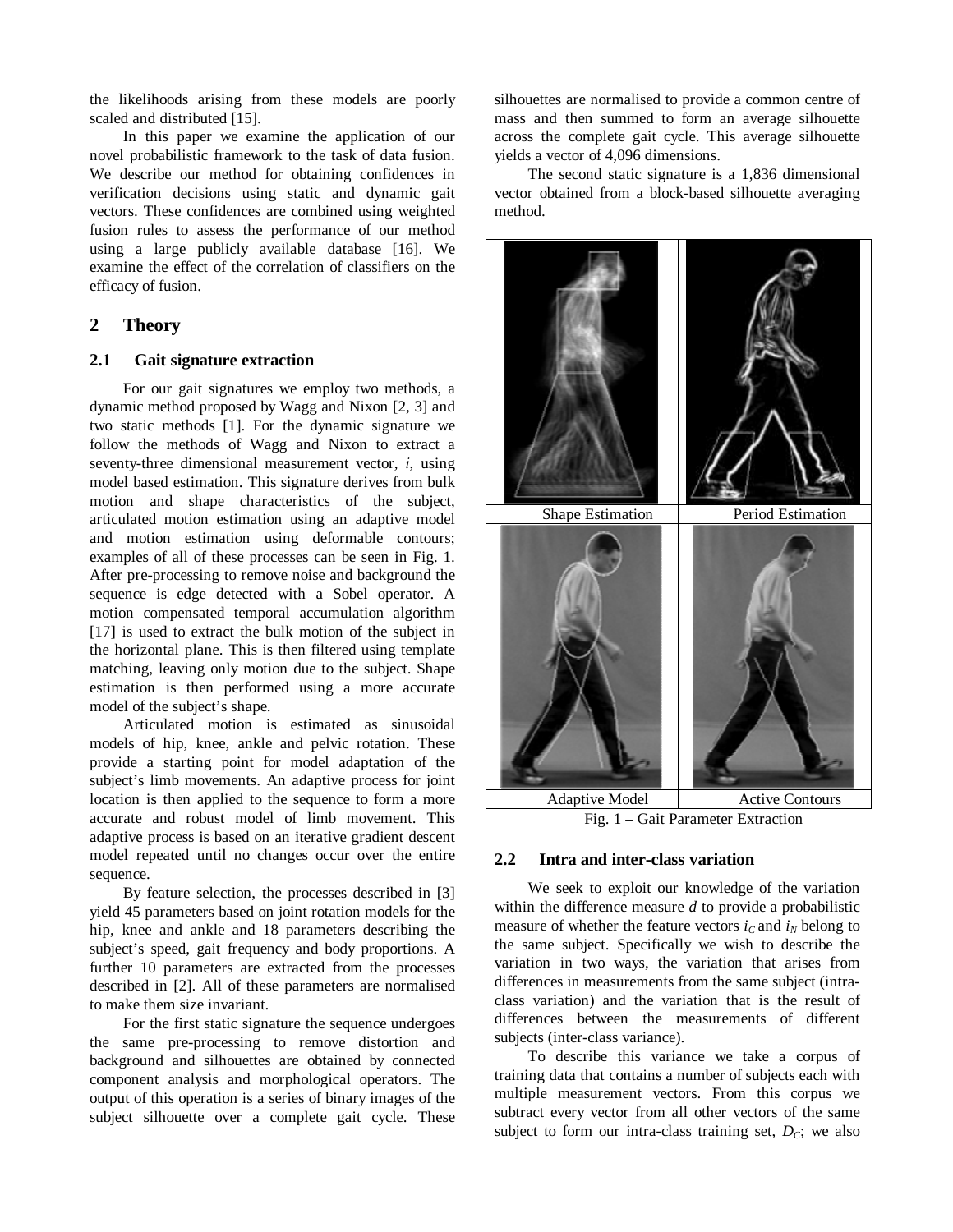subtract every vector from every other vector in the corpus where the subjects are not identical, this forms the inter-class training set, *D<sup>I</sup>* .

Having created our two training sets we then find the mean and variance of each set:

$$
\mu = \frac{1}{N} \sum_{i=1}^{N} \left| d_i \right| \forall d \in D
$$
\n(1)

$$
\sigma^2 = \frac{1}{N} \sum_{i=1}^{N} (d_i - \mu)^2 \,\forall d \in D \tag{2}
$$

This process is undertaken for both the intra and inter-class training sets to give,  $\mu_c$ ,  $\mu_h$ ,  $\sigma_c^2$ , and  $\sigma_h^2$ . We justify the use of the variance rather than the covariance following Liu and Wechsler's work in face recognition [13] where they make the assumption that the covariance matrices are diagonal:

$$
\Sigma = diag\big\{\sigma_1^2, \sigma_2^2, ..., \sigma_m^2\big\} \tag{3}
$$

Initial experiments performed on our data show that the covariance matrices are indeed sparse except on the diagonal and we concur with Liu and Wechsler's experiments showing no loss of performance using variance rather than covariance. We would expect this to be a general result for biometrics, since most components are constructed to be orthogonal to one another and hence have no covariate properties. If this assumption was invalid it would reduce the discriminant ability of our method.

#### **2.3 Likelihood estimation**

We wish to describe a new sequence's similarity to a stored sequence of a known subject in a probabilistic manner using the information on the mean and variance obtained in Eqs. (1, 2). To achieve this we must calculate the likelihoods of obtaining the distance *d* given either intra-class variation, *P(d|C)*, or an inter-class variation, *P(d|I)*, i.e that the subject is either a client or an impostor.

It is desirable to model these two distributions such that  $P(d|C)$  tends to one with *d* less than  $\mu<sub>C</sub>$ , tending to zero as *d* increases beyond  $\mu_c$ ; conversely  $P(d|I)$  should tend to zero with  $d$  less than  $\mu_l$  and tend to one as  $d$ increases beyond  $\mu_l$ . If the distributions of  $d$  from clients and impostors are slightly overlapping then the functions for *P(d|C)* and *P(d|I)* should appear as in Fig. 2. To achieve this distribution we have chosen to model *P(d|C)* and *P(d|I)* as logistic functions (Fig. 2) such that:

$$
P(d \mid C) = \sqrt{\left(1 + e^{\frac{d - \mu_C}{b_C}}\right)}
$$
 (4)

$$
P(d | I) = 1 / \left(1 + e^{\frac{-(d - \mu_I)}{b_I}}\right)
$$
 (5)

$$
b_m = \sqrt{3\sigma^2/\pi^2} \; m \in i, c \tag{6}
$$

These functions conform to our requirements that they take into account knowledge of the variation in *d*, that they are well distributed and that they are guaranteed to produce outputs between zero and one.



Fig. 2 – Intra and Inter-Class Distributions and Likelihoods

#### **2.4 Bayesian Classification**

From our estimates of the likelihood, the posterior probability of a subject being a client, *P(C|d)*, can be calculated directly. To achieve this we use Bayes' rule (7), with the assumption that the prior probabilities of a client or an impostor are equal, Eq. (8), and calculating *P(d)* using Eq. (9):

$$
P(C \mid d) = \frac{P(d \mid C)P(C)}{P(d)}\tag{7}
$$

$$
P(C) = P(I) \tag{8}
$$

$$
P(d) = P(C)P(d | C) + P(I)P(d | I)
$$
 (9)

Eq. (7) then simplifies to:

$$
P(C | d) = \frac{P(d | C)}{P(d | C) + P(d | I)}
$$
(10)

Having calculated the posterior probability, a suitable decision threshold, *t*, can be implemented for the verification task. Hence if  $P(C|d)$  is greater than *t* we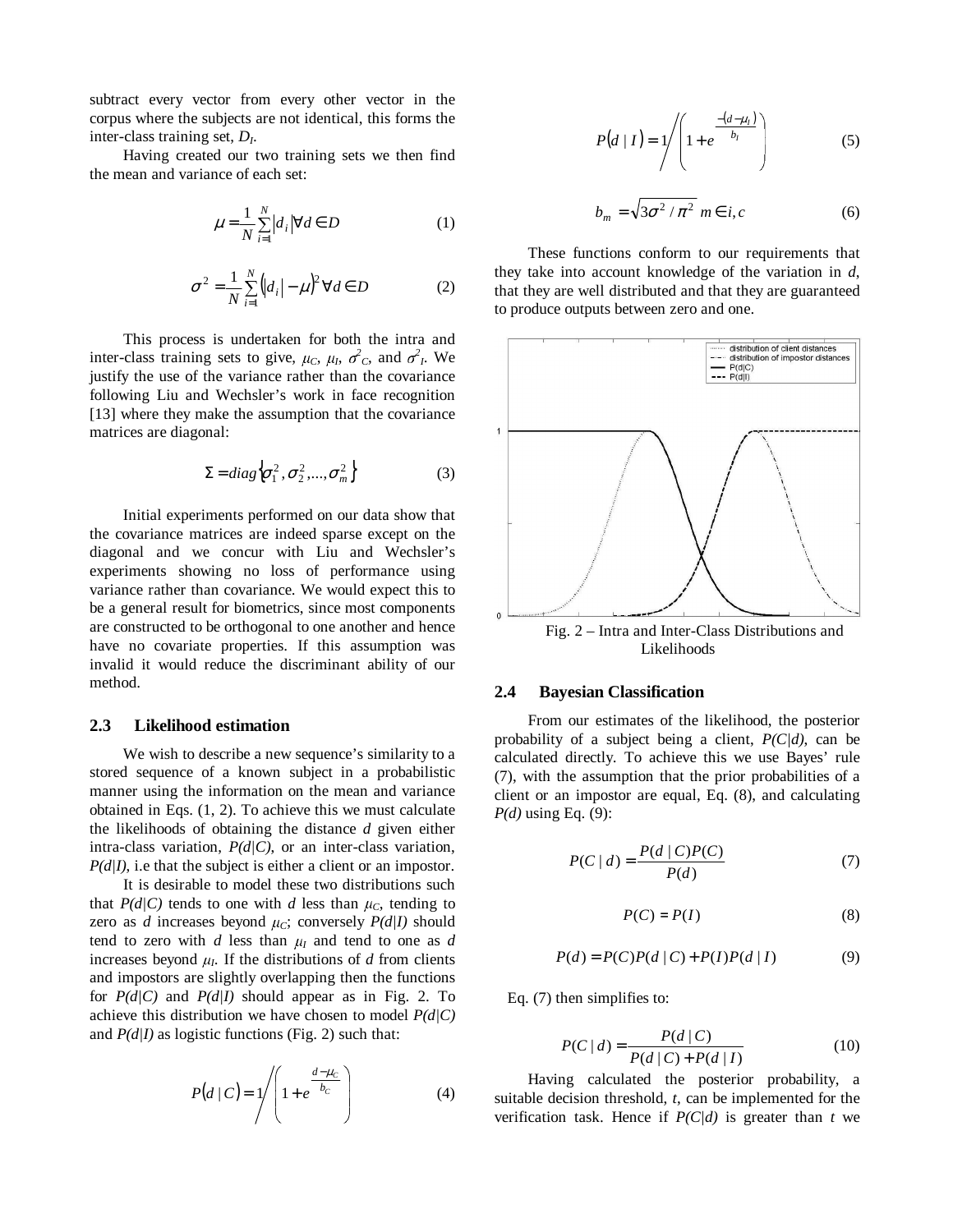accept the assertion that the subject is a client, otherwise we reject them as an impostor. The value of *t* may be adjusted to achieve the desired trade-off between false accept and false reject rates.

#### **2.5 Data fusion rules**

Having obtained the posterior probability for our static and dynamic gait vectors we may now combine them using weighted product and sum decision rules [4, 5]. The rules are given by Eqs. (11, 12), where  $P(C/d_i)$  is the posterior probability from the  $i<sup>th</sup>$  classifier and  $R$  is the number of classifiers to be fused.

**Sum rule:** 
$$
P(C | d_1, ..., d_R) = \sum_{i}^{R} w_i P(C | d_i)
$$
 (11)

**Product rule:** 

$$
P(C | d_1, ..., d_R) = \sqrt[R]{\prod_{i}^{R} P(C | d_i)^{w_i R}}
$$
 (12)

The optimal weights,  $w_i$ , for weighted fusion are determined by the additive error, *Eadd* from each classifier [18] and may be found using Eq. (13):

$$
w_i = \left(\sum_{k}^{R} \frac{1}{E_{add}^k}\right)^{-1} \frac{1}{E_{add}^i}
$$
 (13)

Due to the difficulties in calculating the value of *Eadd* we instead approximate this value with the equal error rate of each classifier.

## **3 Methodology**

Using the Southampton HiD database [16] consisting of 1,079 sequences from 115 subjects walking to the left (such as the example image shown in Fig. 3) we were able to construct training, gallery, client and impostor sets; these sets were converted to both dynamic and static feature vectors. The training set consisted of 145 sequences of 15 subjects that could be used to estimate the intra and inter-class mean and variance; the gallery consisted of single sequences from 100 subjects; the client set consisted of 834 sequences each matched to a subject in the gallery set; the impostor set consisted of 834 sequences where the sequences were not matched to a subject in the gallery.



Fig. 3 – Example Image from Gait Sequence

Using the procedure described in section 2.2 the training vectors were differenced from those of the same and different subjects to form 1,322 and 19,558 difference vectors respectively. These were then used to calculate the intra and inter-class means and variances for each modality. Posterior probabilities were then calculated using the methods set out above for the client and impostors sets for each modality. The modalities were then fused using weighted product and sum rules.

#### **4 Results**

The Equal Error Rates before fusion are 7.3% for the dynamic method, 15.5% for the first static method and 23.3% for the second static method. Using the definitions and theory of Daugman [6], since the error rate of the best classifier is less than half that of the other classifiers, both static methods are termed highly imbalanced with respect to the dynamic method. Because of this Daugman asserts that we should see no improvement when fusing these modalities if using decision fusion methods. Table 1 shows the results obtained from the experiments. In this we see that we see improvements over the unfused results in all cases. It is likely that Daugman's assertion does not hold for our experiments due to the increased flexibility of the score fusion methods we are using.

Using McNemar's Test [19] to evaluate the statistical significance of any improvement we find that the improvement over the dynamic method from adding either static modality using the weighted sum rule is significant at the 1% level; further we find that the improvement from fusing both static modalities over using the single best performing static modality is statistically significant at the 2% level. The slight improvement in verification performance by adding the second static modality to the combination of the dynamic and first static modalities is not statistically significant. Despite these improvements appearing to be small it must be remembered that the methods we are using are already highly effective and that for those results that are statistically significant it is unlikely that this improvement is due to feature space noise. Fig. 4 shows the Receiver Operator Characteristic curve for the single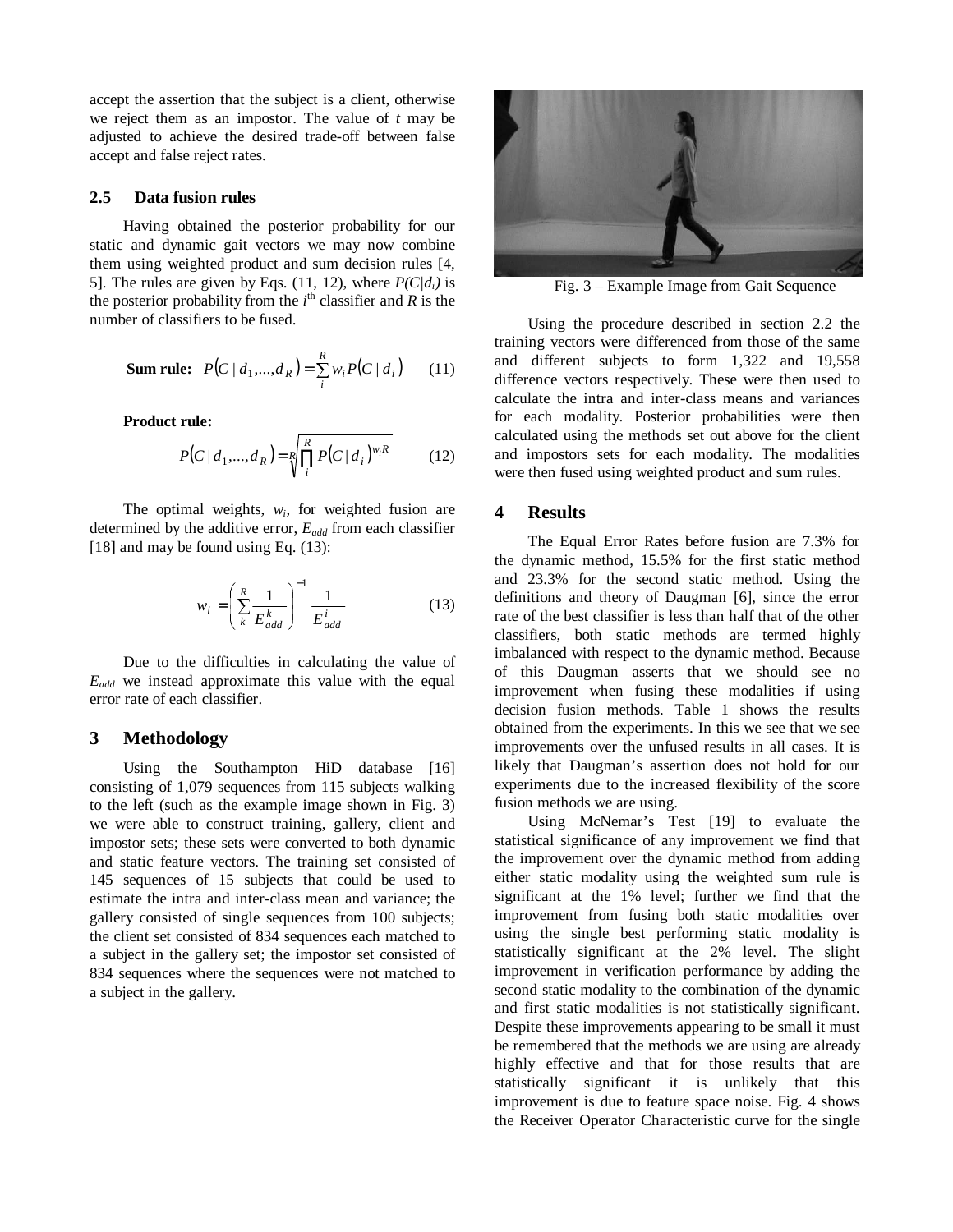modalities and the fusion of all modalities using the weighted product and sum rules.



Fig. 4 – Receiver Operator Characteristic Curves

| Table 1 – Error Rates and Decidability Index |                    |                     |  |  |
|----------------------------------------------|--------------------|---------------------|--|--|
| <b>Method</b>                                | <b>Equal Error</b> | <b>Decidability</b> |  |  |
|                                              | Rate $(\% )$       | Index $(d')$        |  |  |
| Dynamic                                      | 7.3                | 2.90                |  |  |
| Static 1                                     | 15.5               | 1.93                |  |  |
| Static 2                                     | 23.2               | 1.75                |  |  |
| Weighted Product                             | 6.2                | 3.19                |  |  |
| (Dynamic & Static 1)                         |                    |                     |  |  |
| Weighted Product                             | 6.8                | 3.06                |  |  |
| (Dynamic & Static2)                          |                    |                     |  |  |
| Weighted Product                             | 14.5               | 2.10                |  |  |
| (Static 1 & Static 2)                        |                    |                     |  |  |
| Weighted Product                             | 6.3                | 3.23                |  |  |
| (Dynamic & Static 1&2)                       |                    |                     |  |  |
| Weighted Sum                                 | 5.9                | 3.24                |  |  |
| (Dynamic & Static 1)                         |                    |                     |  |  |
| Weighted Sum                                 | 6.7                | 3.11                |  |  |
| (Dynamic & Static2)                          |                    |                     |  |  |
| Weighted Sum                                 | 13.6               | 2.16                |  |  |
| (Static 1 & Static 2)                        |                    |                     |  |  |
| Weighted Sum                                 | 5.8                | 3.33                |  |  |
| (Dynamic & Static 1&2)                       |                    |                     |  |  |

It is also of interest to consider how the fusion

process improves the separability of the clients and impostors; this can be measured by Daugman's decidability index [6] and is given by:

$$
d' = \frac{|\mu_1 - \mu_2|}{\sqrt{\frac{1}{2}(\sigma_1^2 + \sigma_2^2)}}
$$
(14)

Where  $\mu_1$  and  $\mu_2$  are the mean values of the client and impostor posterior probabilities respectively, and  $\sigma^2$ <sub>1</sub> and  $\sigma^2$ <sub>2</sub> are the variances for the client and impostor posterior probabilities. The decidability concerns the area of overlap between the two distributions; if this area is large, decidability is low. By way of comparison the

decidability index for an experiment with a classification rate of 99.2% on 252 examples was 3.43 [20]. The values for *d'* can be seen in Table 1 with an example distribution from the weighted sum fusion of all modalities shown in Fig. 5.

Using the decidability index to evaluate the various methods we see that they are in agreement with the Equal Error Rates (Fig. 6). It is apparent that the decidability index is roughly inversely proportional to the Equal Error Rate for our example methods; this is to be expected as the more separated the client and impostor sets are, the greater noise immunity one would expect the method to have.





Fig. 6 – Equal Error Rate and Decidability Index

We also calculated the correlation between the various modalities using the methodology described in [21]. The correlation  $\rho_{nc}$  is given by:

$$
\rho_{n_c} = \frac{nN_c^f}{N - N_c^t - N_c^f + nN_c^f}
$$
(15)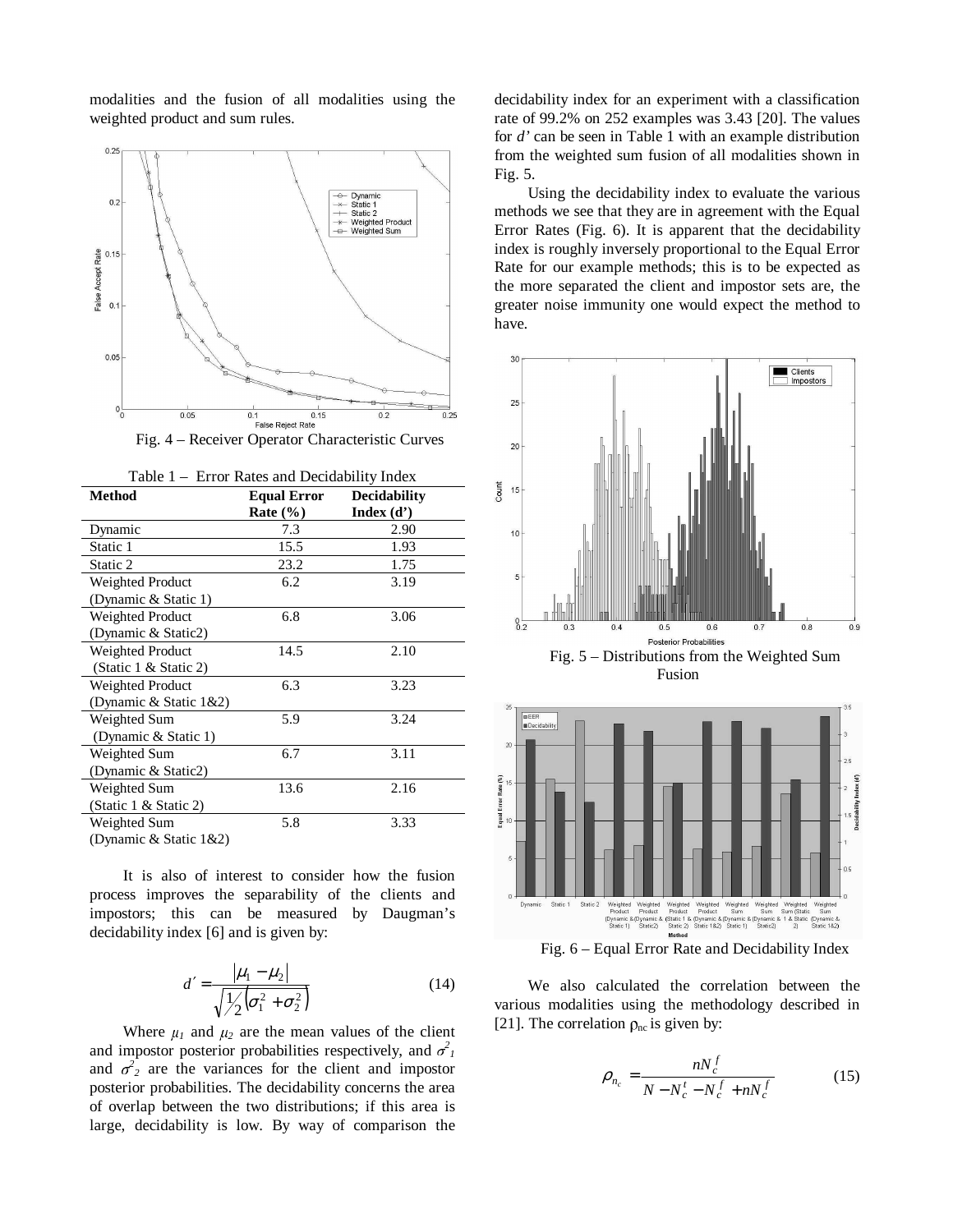Where *n* is the number of classifiers under test, *N* is the total number of sequences (1,664),  $N_c^f$  is the number of sequences where all classifiers have an incorrect output at threshold *C*, and  $N_c^t$  is the number of sequences where all classifiers have a correct output at a threshold *C*. The paper proposes adding additional modalities in descending order of accuracy, calculating the correlation each time; only if the correlation is reduced is it acceptable to add this modality. Correlations for the various modalities are shown in Table 2 together with the percentage improvement in error rate over the best modality alone.

As we can see reduction in correlation does not necessarily lead to large improvements in recognition capability, this is most apparent in the case of all three modalities where the reduction in correlation is marked but the improvement in the EER is not statistically significant. We believe that there are a number of possible explanations for this occurrence: it may be that the fusion and weighting schemes we have tested are not correctly set to exploit this reduction in correlation; or that the sequences that we are testing are not sufficiently variable to be able to gain advantage from the reduced correlation.

Table 2 – Correlation and improvement in accuracy

| <b>Modalities</b> | <b>Correlation</b> | <b>Improvement in EER</b> $(\% )$ |
|-------------------|--------------------|-----------------------------------|
|                   | $(\rho_{nc})$      |                                   |
| Dynamic/          | 0.20               | 19.1                              |
| Static 1          |                    |                                   |
| Dynamic/          | 0.16               | 8.2                               |
| Static 2          |                    |                                   |
| Static 1/         | 0.28               | 12.2                              |
| Static 2          |                    |                                   |
| Dynamic/          | 0.05               | 1.7                               |
| Static 1/         |                    |                                   |
| Static 2          |                    |                                   |

# **5 Conclusions**

In this paper we have described a novel probabilistic framework for biometric recognition and data fusion; we show the framework applied to the fusion of various combinations of three gait modalities. Our results show that it is possible to gain improvements in classifier accuracy through probabilistic data fusion of multiple modalities, even when these modalities are highly imbalanced. We show also show that although in our experiments adding a third modality does not significantly improve verification accuracy, concurrent improvements in the decidability index and reduction in the correlation indicate that further scope for improvement exists either using a different fusion/weighting scheme or when using more variable data.

In future work we shall consider whether the weighting scheme used is optimal and how we may account for correlation when calculating the weights; we also wish to extend this work to other biometric modalities.

# **Acknowledgments**

The authors gratefully acknowledge partial support by the Defence Technology Centre 8-10 supported by General Dynamics, the Engineering and Physical Research Council, UK, and Neusciences. The authors also thank David Wagg, Galina Veres and John Carter for their assistance in processing the gait sequences.

# **References**

- [1] G. V. Veres, L. Gordon, J. N. Carter, and M. S. Nixon, What image information is important in silhouette-based gait recognition?*, Proc. IEEE Computer Society Conf. Computer Vision and Pattern Recognition (CVPR 2004)*, 2004, pp. 776-782.
- [2] D. K. Wagg and M. S. Nixon, Automated markerless extraction of walking people using deformable contour models, *Computer Animation and Virtual Worlds*, vol. 15, pp. 399-406, 2004.
- [3] D. K. Wagg and M. S. Nixon, On automated model-based extraction and analysis of gait*, Proc. 6th IEEE Int'l Conf. Automatic Face and Gesture Recognition.*, 2004, pp. 11- 16.
- [4] J. Kittler, M. Hatef, R. P. W. Duin, and J. Matas, On combining classifiers, *IEEE Transactions on Pattern Analysis and Machine Intelligence*, vol. 20, pp. 226-239, 1998.
- [5] J. A. Benediktsson and P. H. Swain, Consensus theoretic classification methods, *IEEE Transactions on Systems, Man and Cybernetics*, vol. 22, pp. 688-704, 1992.
- [6] J. Daugman, Biometric decision landscapes, TR482, University of Cambridge Computer Laboratory 1999.
- [7] L. Wang, H. Ning, T. Tan, and W. Hu, Fusion of static and dynamic body biometrics for gait recognition, *IEEE Transactions on Circuits and Systems for Video Technology*, vol. 14, pp. 149-158, 2004.
- [8] G. Shakhnarovich and T. Darrell, On probabilistic combination of face and gait cues for identification*, Proc. 5th IEEE Int'l Conf. Automatic Face and Gesture Recognition*, Washington, USA, 2002, pp. 169-174.
- [9] N. Cuntoor, A. Kale, and R. Chellappa, Combining multiple evidences for gait recognition*, IEEE Int'l Conf. Accoustics, Speech, and Signal Processing (ICASSP 2003)*, Hong Kong, 2003, pp. 33-36.
- [10] P. Langley, W. Iba, and K. Thompson, Analysis of Bayesian classifiers*, National Conf. Artificial Intelligence*, San Jose, USA, 1992, pp. 223-228.
- [11] R. Chellappa, S. Zhou, and B. Li, Bayesian methods for face recognition from video*, Proc. Int'l Conf. Acoustics, Speech and Signal Processing (CASSP 02)*, Orlando, FL, USA, 2002, pp. 4068-71.
- [12] L. Chengjun, A Bayesian discriminating features method for face detection, *IEEE Transactions on Pattern Analysis and Machine Intelligence*, vol. 25, pp. 725-740, 2003.